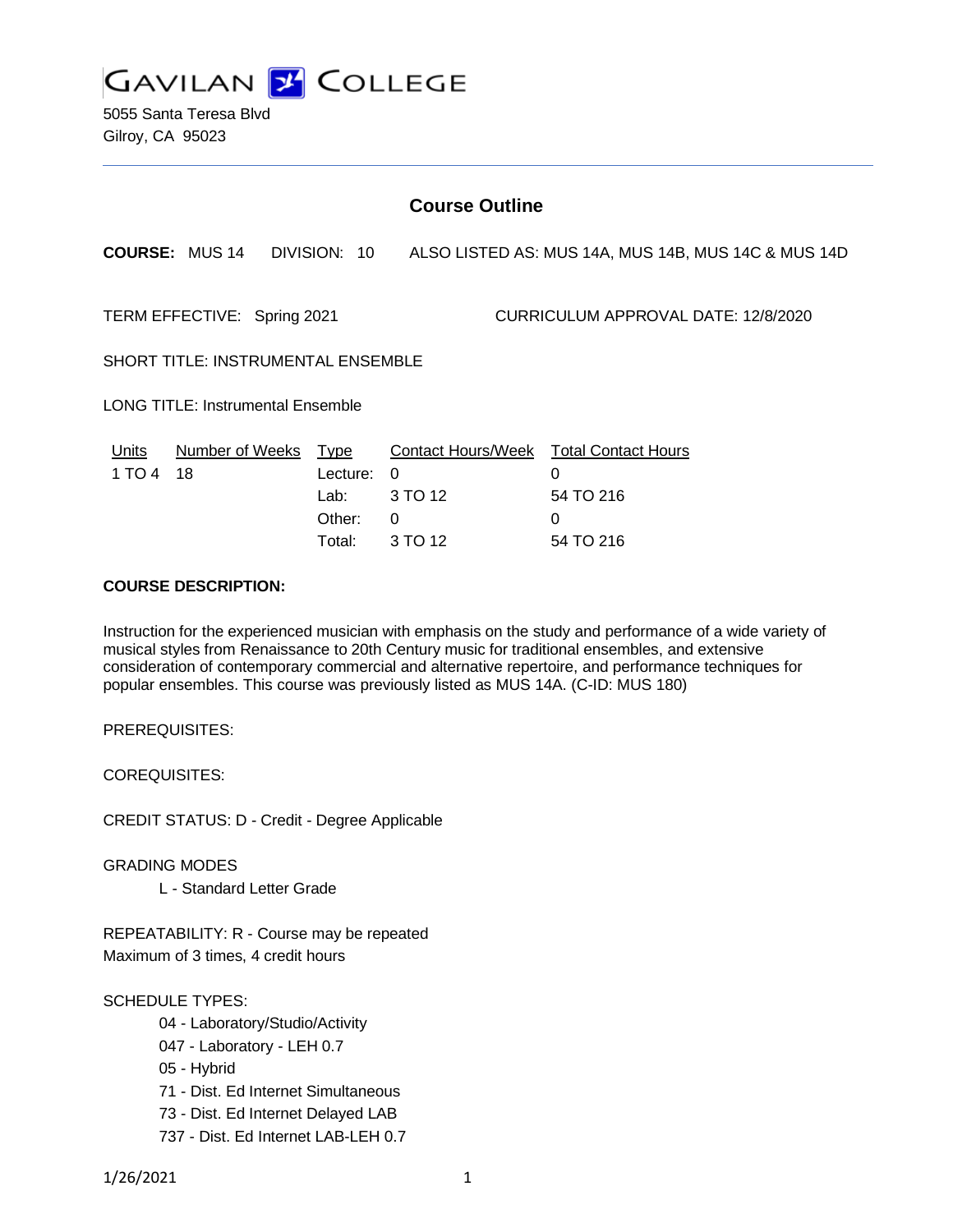#### **STUDENT LEARNING OUTCOMES:**

1. Play instrument using correct technique Measure of assessment: Test/Assignments Year assessed, or planned year of assessment: 2010

2. Demonstrate collaborative learning by working with other musicians in rehearsal setting Measure of assessment: Analysis and Writing Assignments Year assessed, or planned year of assessment: 2010

3. Perform before live audience

Measure of assessment: Project Analysis

Year assessed, or planned year of assessment: 2010

#### **CONTENT, STUDENT PERFORMANCE OBJECTIVES, OUT-OF-CLASS ASSIGNMENTS**

Curriculum Approval Date: 12/8/2020

## **DE MODIFICATION ONLY**

Week 1

3-12 lab hours

TOPIC: Introduction; basic instrumental techniques.

Out of Class Assignments: assigned reading and exercises.

Student performance objectives: students will rehearse and perform music from the instrumental literature.

Week 2

3-12 lab hours

TOPIC: Individual evaluation with the instructor to determine placement. Student written self-goals. Introduction and rehearsal of selected piece.

Out of Class Assignments: assigned reading and exercises.

Student performance objectives: students will rehearse and perform music from the instrumental literature Week 3

3-12 lab hours

TOPIC: Using sound amplification equipment. Microphone technique. Performance posture and stance.

Outside of class assignments: assigned reading and exercises. Introduction and rehearsal of selected piece. Assigned reading and exercises.

Student performance objectives: students will rehearse and perform music from the instrumental literature

Week 4

3-12 lab hours

TOPIC: Introduction and rehearsal of selected piece.

Out of class assignments: assigned reading and exercises.

Student performance objectives: students will rehearse and perform music from the instrumental literature. Week 5

3-12 lab hours

TOPIC: Introduction and rehearsal of selected piece.

Out of class assignments: assigned reading and exercises.

Student performance objectives: students will rehearse and perform music from the instrumental literature.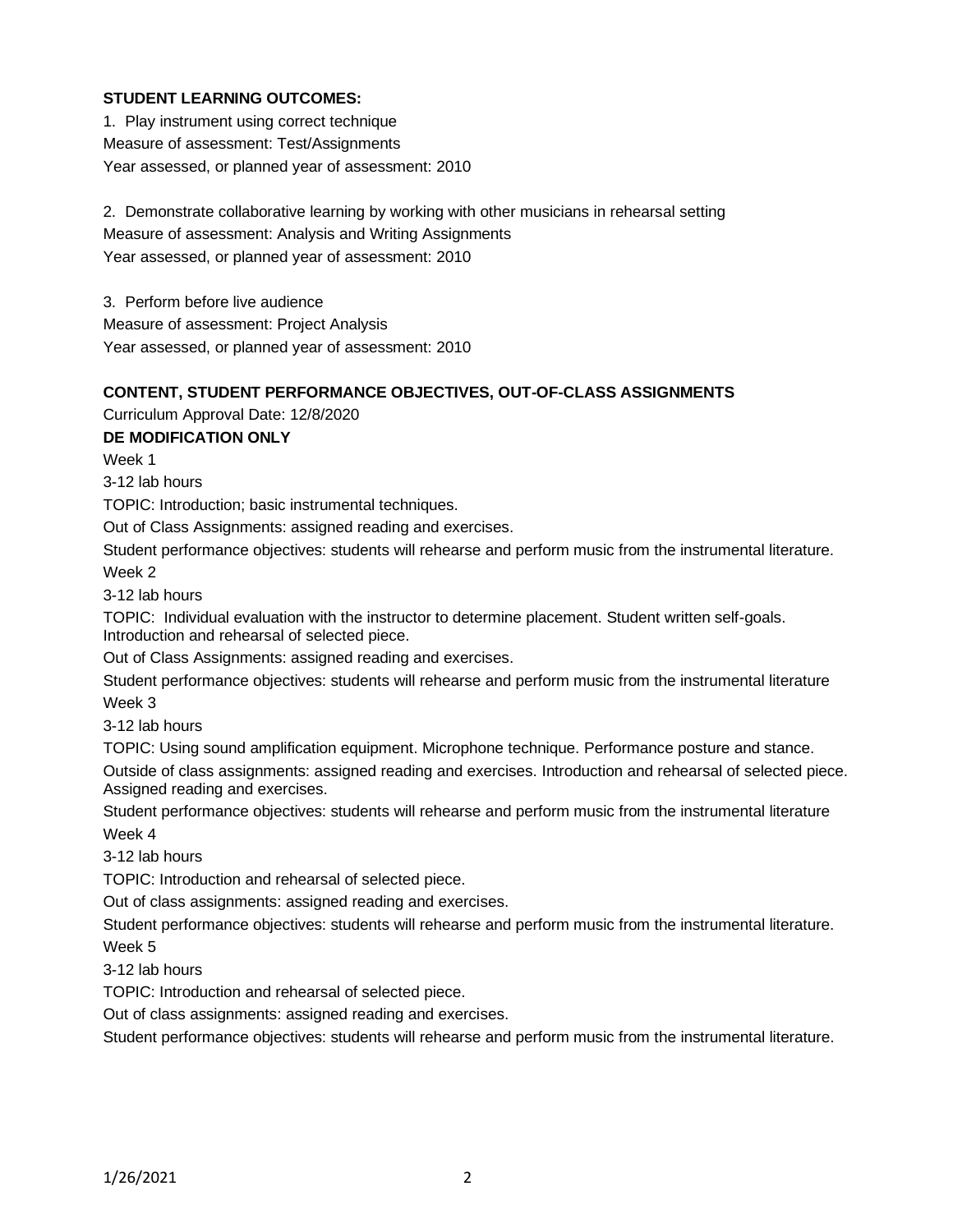Week 6

3-12 lab hours

TOPIC: Introduction and rehearsal of selected piece.

Out of class assignments: assigned reading and exercises.

Student performance objectives: students will rehearse and perform music from the instrumental literature Week 7

3-12 lab hours

TOPIC: Rehearsal of selected pieces for midterm performance.

Outside of class assignments: assigned reading and exercises.

Student performance objectives: students will rehearse and perform music from the instrumental literature Week 8

3-12 lab hours

TOPIC: Rehearsal of selected pieces for midterm performance.

Outside of class assignments: assigned reading and exercises.

Student performance objectives: students will rehearse and perform music from the instrumental literature Week 9 4 hours Performance midterm.

Week 10

3-12 lab hours

TOPIC: Introduction and rehearsal of selected piece.

Out of class assignments: assigned reading and exercises.

Student performance objectives: students will rehearse and perform music from the instrumental literature. Week 11

3-12 lab hours

TOPIC: Introduction and rehearsal of selected piece.

Out of class assignments: assigned reading and exercises.

Student performance objectives: students will rehearse and perform music from the instrumental literature. Week 12

3-12 lab hours

TOPIC: Introduction and rehearsal of selected piece.

Out of class assignments: assigned reading and exercises.

Student performance objectives: students will rehearse and perform music from the instrumental literature. Week 13

3-12 lab hours

TOPIC: Introduction and rehearsal of selected piece.

Out of class assignments: assigned reading and exercises. Student performance objectives: students will rehearse and perform music from the instrumental literature.

Week 14

3-12 lab hours

TOPIC: Rehearsal of selected pieces for final performance.

Out of class assignments: assigned reading and exercises.

Student performance objectives: students will rehearse and perform music from the instrumental literature. Week 15

3-12 lab hours

TOPIC: Rehearsal of selected pieces for final performance.

Out of class assignments: assigned reading and exercises.

Student performance objectives: students will rehearse and perform music from the instrumental literature.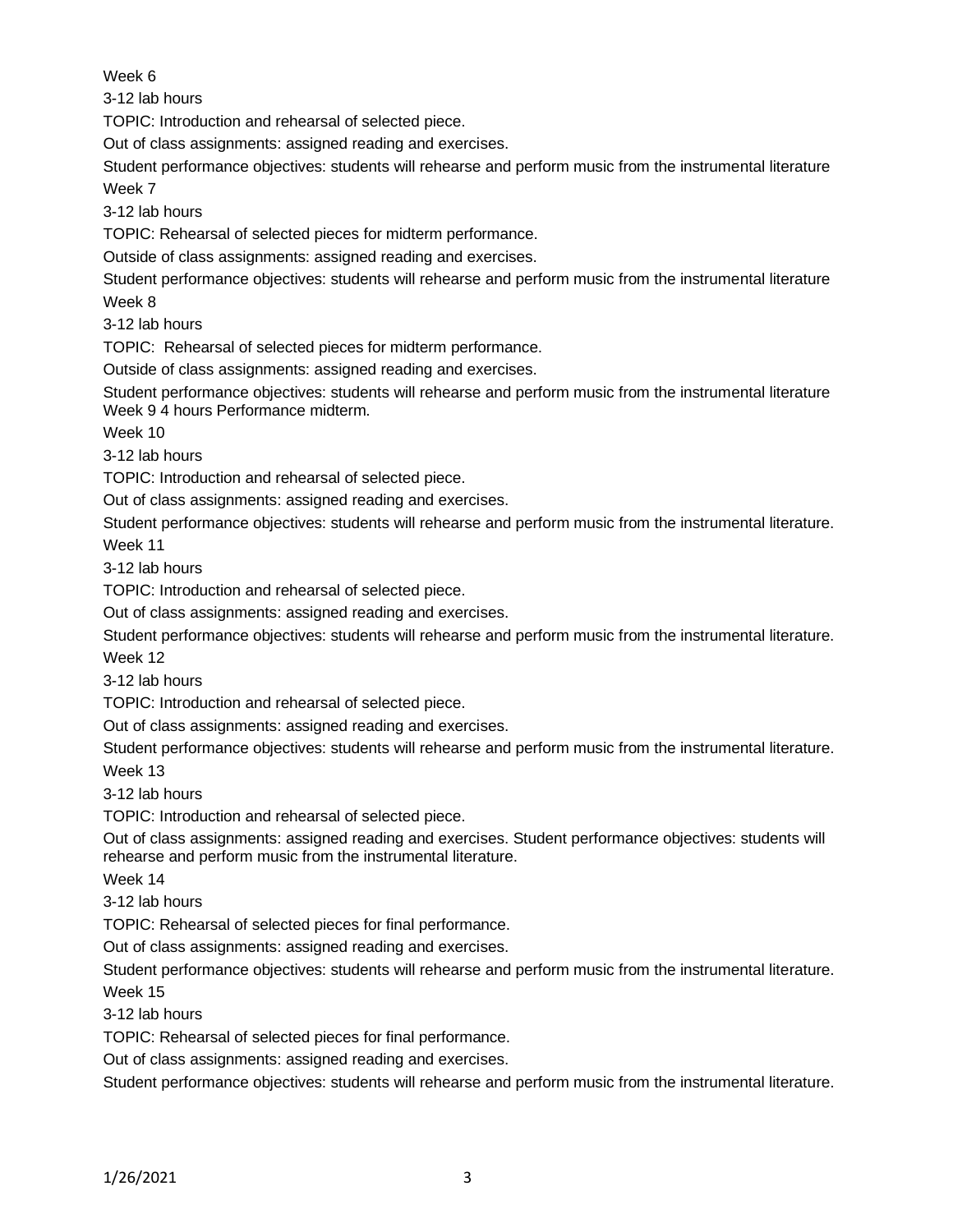Week 16

3-12 lab hours

TOPIC: Performing for video/film/live audience. Videotaped performance.

Out of class assignments: assigned reading and exercises.

Student performance objectives: students will rehearse and perform music from the instrumental literature.

Week 17 4 hours Final performance.

Week 18

2 hours Written evaluation of self-progress and ensemble achievement. Assignments are defined in the course outline. Each week the student will read assigned materials and complete appropriate assignments to meet the one-to-two lecture out-of-class standard.

# **METHODS OF INSTRUCTION:**

Lecture, demonstration, individual assistance.

# **OUT OF CLASS ASSIGNMENTS:**

Required Outside Hours: Assignment Description: This is an all-lab course and does not require out-of-class assignments.

# **METHODS OF EVALUATION:**

Writing assignments Percent of total grade: 5.00 % 5% - 10% Group evaluation Problem-solving assignments Percent of total grade: 15.00 % 15% - 20% Memorization Skill demonstrations Percent of total grade: 75.00 % 75% - 80% Class performance; Performance exams

# **REPRESENTATIVE TEXTBOOKS:**

Required Representative Textbooks Clendinning/Marvin. The Musicians Guide to Theory and Analysis. New York/London : Norton,2016. ISBN: 978-0-393-28320-4 Reading Level of Text, Grade: 12 Verified by: Dahveed Behroozi